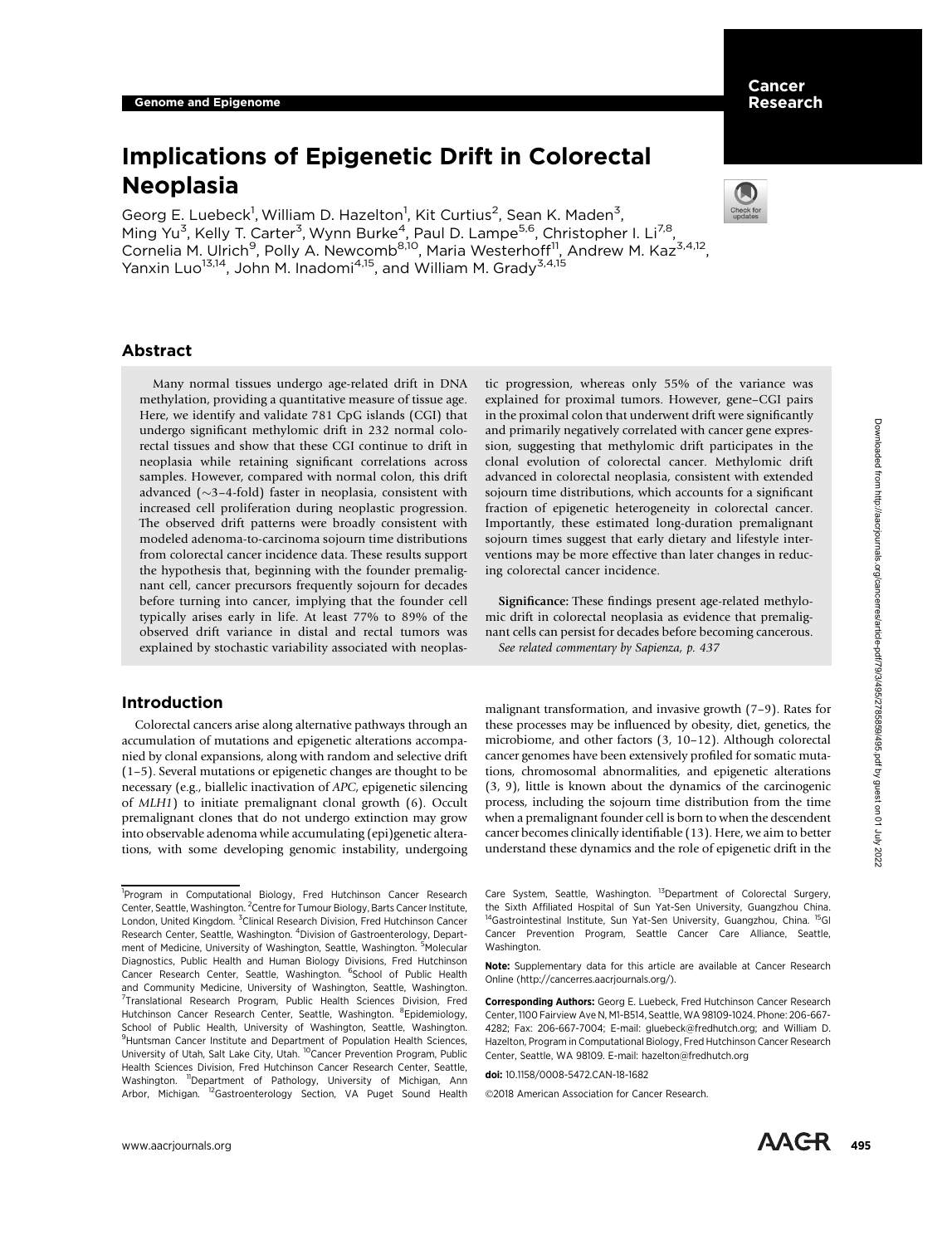colon and rectum as an indicator of tissue aging and its potential phenotypic effects in colorectal neoplasia (14–16).

Recently, we established a key role of differential methylomic drift in the progression of Barrett's esophagus to esophageal adenocarcinoma by analyzing age-related differences in DNA methylation between normal esophageal epithelium, metaplastic Barrett's esophagus tissue, and esophageal adenocarcinoma tissue (17, 18). Here, we define methylomic, or epigenetic, drift to represent the tissue-specific and age-related increases in DNA methylation at certain CpG dinucleotides. One major finding of this earlier analysis was that epigenetic drift is widespread in Barrett's esophagus genomes with the magnitude of drift being highly variable between individuals, suggesting significant differences in Barrett's esophagus tissue age. We also observed a significant negative correlation of advanced methylomic drift at the CpG-island (CGI) level with the expression of 200 genes, including several genes that have recently been proposed as diagnostic markers for Barrett's esophagus or have been implicated in esophageal carcinogenesis (19, 20).

Epigenetic drift in the colon has been previously identified at a number of genes, in particular at promoter-associated CGI (14, 16, 21, 22). However, methylomic tissue aging has only recently been studied more extensively in colon, using advanced statistical regression methods (23, 24) applied to data from highthroughput techniques such as reduced representation bisulfite sequencing and high-density DNA-methylation arrays.

# Materials and Methods

In this study, we used a conventional regression approach geared toward a fuller assessment of methylomic drift, both at the single CpG and CGI levels, and for the first time, provide a genome-wide evaluation of methylomic drift in colon (left/right) and rectum from normal and neoplastic tissue biopsies. We evaluated methylation levels at >450; 000 CpG probes using the Illumina HM450 beadchip array (HM450) in a total of 675 colorectal tissue samples. Of particular interest were site and sex differences in methylomic drift, interindividual heterogeneity, and whether drift patterns at the probe and CGI level reflect the expected variance of tissue sojourn times in the adenoma-tocarcinoma sequence. Estimates of adenoma-to-carcinoma times for rectum, distal, and proximal colon for the two sexes were based on mathematical models developed by our group to explain agespecific incidence patterns of colorectal cancer in the United States and UK (Fig. 1; ref. 25). Here, we derive mathematical expressions for the distribution of total sojourn times from the occurrence of



#### Figure 1.

DNA methylation drift measured in a cancer tissue sample provides a measure of the sojourn time between initiation of the founder premalignant cell and the cancer that arises along this lineage. Premalignant clones may grow gradually for decades prior to generating an observable adenoma or cancer.

the premalignant founder cell to the descendent carcinoma, with these sojourn times properly conditioned on the time (patient age) when the descendent carcinoma is diagnosed and removed for molecular analysis.

Of note, the premalignant sojourn times introduced here differ from clinical adenoma sojourn times (with varying estimates that range up to  $\sim$  25 years; ref. 26) as they capture the entire phase of clonal expansion including the occult phase of the adenoma, the clinical (detectable) phase, and malignant phase that leads to symptomatic cancer. Hence, the difference is that the sojourn times we estimate date back to the premalignant founder cell that undergoes slow stochastic growth and does not become extinct.

Finally, comparing CGI level methylomic drift with gene expression in colorectal cancer, we addressed the question whether methylomic drift may turn into a selective force affecting gene expression similar to our findings for esophageal adenocarcinoma.

#### Consortia and patient samples

This study included normal colon and rectum samples obtained from patients participating in various studies in the Seattle-Puget Sound region, including the Luo study (2), the Seattle ColoCare Study (27), the Screening Marker Study (SMS; ref. 28), and GICaRes (GICR; ref. 29). Written-informed consent was obtained from all patients, the studies were conducted in accordance with recognized ethical guidelines (e.g., Declaration of Helsinki, CIOMS, Belmont Report, U.S. Common Rule), and the studies followed protocols approved by various Institutional Review Boards (see Table 1).

# Experimental plan/study design

For discovery, we utilized SMS tissue samples ( $n = 150$ ) to identify significant DNA methylation drift (q value  $< 10^{-4}$ ) at the CpG probe level. Tissue samples ( $n = 68$ , left colon;  $n = 14$ , right colon) from the independent GICR study were used to validate the discovered drift-CpGs, including analyses of drift differentials by sex and colorectal location both at the single CpG dinucleotide and CGI levels (with drift-CGIs defined as containing at least 5 drift CpGs per island). Next, we obtained methylation data from endoscopic normal and cancer samples published by Luo and colleagues (2, 30) and The Cancer Genome Atlas (TCGA) consortium Colorectal Adenocarcinoma and Rectum Adenocarcinoma projects (31, 32) to evaluate drift-related methylation patterns in neoplastic tissues. The TCGA data also included information on the percentage of tumor cells that we used to adjust measured drift levels in the tumors for normal, stromal, and necrotic cell content. For TCGA data, we accessed the data via the Genomic Data Commons (level 1 HM450 methylation array idats) and for gene expression data via Firehose (Level 3, v2 pipeline, RSEM-normalized Illumina HiSeq 2000 gene expression counts, [http://gdac.](http://gdac.broadinstitute.org/) [broadinstitute.org/,](http://gdac.broadinstitute.org/) ref. 33). All methylation array data were preprocessed as described in the Supplementary Information.

## Statistical software and data metrics

Data preprocessing and most analyses were performed using the R programming language (v3.4.4; ref. 34). The minfi Bioconductor package was used to analyze methylation data and preprocess idats as described previously (35).

Levels of DNA methylation across islands and CpGs are provided as  $\beta$  values (0 <  $\beta$  < 1), which represents the percentage of methylation at a given site or island, or as M values, calculated as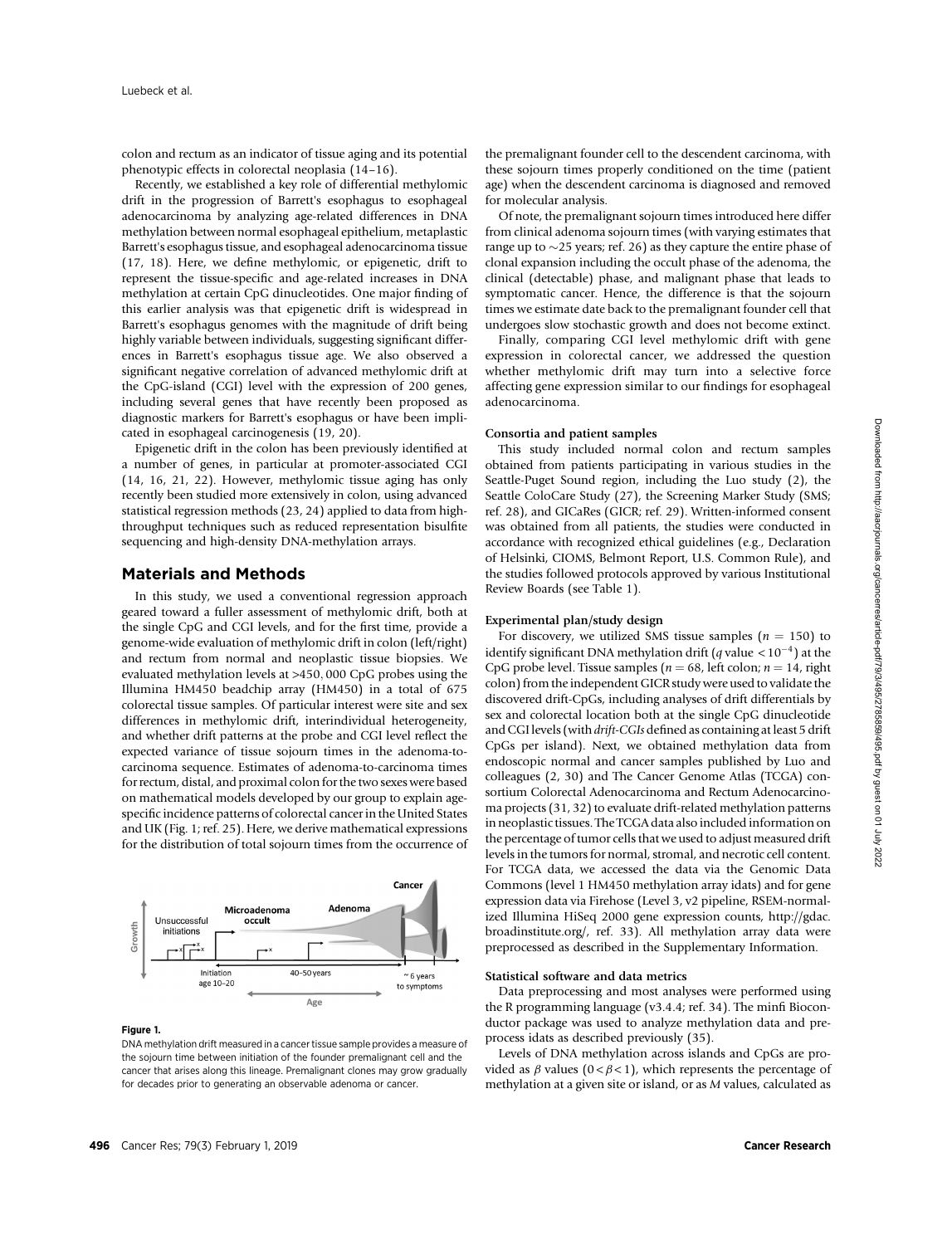**Table 1.** Study, number of samples, sample location, and mean patient age (range) used for this study

| Study<br>group  | Number of<br>samples | <b>Colorectal location</b> |         |         | Sex     | Mean age at   | Sample            | Patient              |
|-----------------|----------------------|----------------------------|---------|---------|---------|---------------|-------------------|----------------------|
|                 |                      | Rectum                     | Left    | Right   | F/M     | diag. (range) | histology         | status               |
| <b>SMS</b>      | 150                  | 150                        |         |         | 90/60   | 58.1 (31-79)  | Normal            | healthy              |
| GICaRes         | 82                   |                            | 68      | 14      | 40/42   | $60.9(29-82)$ | Normal            | healthy              |
| Luo (normal)    | 4                    | Unknown                    | Unknown | Unknown | 19/22   | 58.4 (43-78)  | Normal            | matched ( $n = 24$ ) |
| Luo (neoplasia) | 80 (18 aden.)        | 9                          | 27      | 44      | 54/26   | 60.0 (23-89)  | Adv. aden. cancer | Adv. aden. cancer    |
| TCGA            | 322                  | 43                         | 141     | 138     | 145/177 | 64.9 (31-90)  | cancer            | cancer               |

NOTE: We excluded esophageal adenocarcinomas from TCGA with microsatellite instability and/or mucinous histology.

(logit<sub>2</sub> ( $\beta$ )). In keeping with our previous studies of methylomic drift in Barrett's esophagus, we preselected CpG probes that showed low levels of methylation ( $\beta$  < 0.5) in normal tissue samples (17). See the Supplementary Information for further details.

#### Data availability

Methylation data used in this study are deposited on the Gene Expression Omnibus, accession GSE113904. All other data were previously published in open-access repositories.

## Adenoma-to-carcinoma sojourn time distributions

We previously published estimates for the mean sojourn time of an adenoma (from the birth of its founder cell) to cancer (13, 36). However, to correlate the methylomic drift in tumor tissue samples with tissue age, it is necessary to condition the estimate on the age when the cancer tissue sample was collected, while calculating the sojourn time as beginning with the initiating event that leads to the first premalignant cell that generates an adenoma and eventually the cancer from which the tissue sample was collected. This is typically close to the patient age at the time of diagnosis. Here, we provide a derivation of the sojourn time distribution conditioned on the age cancer is detected. Additional mathematical details can be found in previously published articles (37, 38).

Given the age at which cancer is detected clinically, two random events are assumed to occur prior to detection: (i) Initiation of a viable (premalignant) adenoma (referred to as a p-clone) that does not become extinct by the time it transforms to cancer and (ii) a malignant transformation in the clonally expanding p-clone. A third event, clinical observation of the carcinoma, coincides with the size-dependent detection of a malignant clone (m-clone) in the p-clone that forms the cancer. Let  $Y(t)$  be the (random) number of premalignant cells in a *p-clone* at time t and  $f_0(u_1|Y(t) > 0)$  be the conditional density function for the initiation of a p-clone (at time  $u_1$ ) that is conditioned on not becoming extinct prior to malignant transformation at time t. Further, let  $f_{p-clone}(t - u_1)$  be the conditional density function for a p-clone to undergo a first malignant transformation in time length  $t - u_1$  that leads to a first cancer. Then, as shown in the Supplementary Information, we have the following expression for the conditional density function of the initiating event that leads to a first malignant clone at random time  $T_M = t$ :

$$
f_{Ad}(u_1|T_M = t) = \frac{f_{p-clone}(t - u_1) f_0(u_1|Y(t) > 0)}{\int_0^t du f_{p-clone}(t - u) f_0(u|Y(t) > 0)}.
$$
 (A)

Here  $T_M$  represents the time when a malignant transformation occurs that will lead to a viable malignant clone and a clinically detected cancer at a later (random) time  $T_C = a$ . To account for this, we convolve the distribution in Eq. A over times  $T_M = u_2$  for malignant transformation with the probability density for clinical detection of the malignant clone (m-clone) as a carcinoma at age  $T_C = a$ .

$$
g_{Ad}(u_1|T_C = a) = \int_{u_1}^a du_2 \, f_{m-clone}(a - u_2) \, f_{Ad}(u_1|T_M = u_2). \quad \text{(B)}
$$

Because multiple malignant transformations may occur during the lifetime of the adenoma before it turns into cancer, this formula is an approximation. However, as was shown in ref. 13, this process can be well approximated by an effective malignant transformation in the p-clone, which generates a viable mclone with transformation rate  $\mu_{\text{eff}} = \mu p_{\infty}$ , where  $\mu$  is the rate for malignant transformations and  $p_{\infty}$  is the asymptotic nonextinction probability (see the Supplementary Information for details).

Explicit formulas for  $f_0(u_1|Y(t)>0)$ ,  $f_{p-clone}(t-u_1)$ , and  $f_{m-clone}(t - u_2)$  are provided in the Supplementary Information (see Supplementary Eqs. S9, S11, and S13). The distribution of the adenoma initiation time  $u_1$  given in Eq. B can then be used to compute the expected adenoma-to-carcinoma sojourn times  $E(s)$ and their variance  $Var(s)$ , conditioned on the carcinoma being detected at age  $T_C = a$ . Becauses  $= a - u_1$ , we have

$$
E(s) = \int_0^a ds \, s \, g_{Ad}(a - s | T_C = a)
$$
 (C)

$$
Var(s) = \int_0^a ds (s - E(s))^2 g_{Ad}(a - s) T_C = a).
$$
 (D)

#### Regression modeling of tumor methylation data

We used a constrained nonlinear regression model, corrected for the presence of normal and stromal cell fractions in the tumor samples, to fit the drift-CGI methylation levels of both TCGA and Luo tumors (excluding adenomas), separately for both sexes. The observed methylomic drift in these tumors was assumed to be the sum of an unobserved (true) neoplastic drift and drift associated with the nontumor (normal/stromal) cell content in the sample. Specifically, we used the following model to relate the mean methylation level D across the identified 781 drift-CGI to the expected premalignant sojourn time  $E(s)$ , corrected for the measured fractions of normal/stromal cells in the tumor samples,  $f_N$ , and with a fixed offset e representing the mean level of normal methylation at birth for all drift-CGI:

$$
D = (1 - f_N)[\varepsilon + \alpha_T E(s)] + f_N[\varepsilon + \alpha_N E(a - s)].
$$
 (E)

Using this model, we estimated the CGI-level drift rate  $\alpha_T$  for the tumors, whereas the normal drift rate  $\alpha_N$  across the 781 CGI was independently estimated using all normal tissue samples from the SMS and GICR studies. Numerical values for the parameters in Eq. E and estimates of the tumor drift rate  $\alpha_T$  for males and females are provided in Supplementary Table S1 in the Supplementary Information.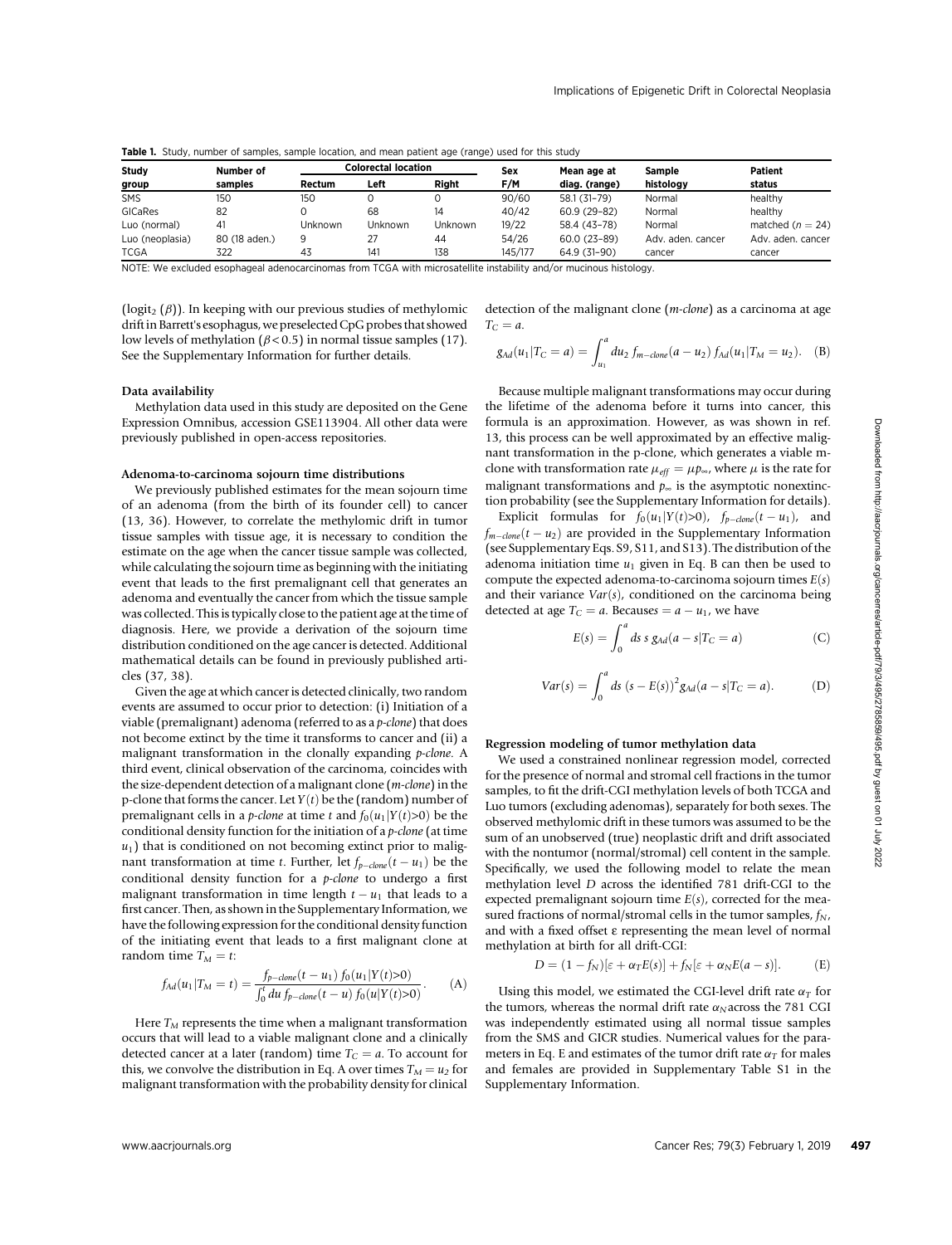# Variance of drift explained by stochastic cancer model

To assess how much of the observed variance in drift in the Luo and TCGA colorectal cancer data can be explained by the variance associated with the stochastic colon cancer model, we computed for each sample the sum of square errors  $SSE = \sum (D_{\text{obs}} - D_{\text{exp}})^2$ , where  $D_{\text{exp}}$  is given by Eq. E and  $D_{\text{obs}}$  is the observed (mean) methylomic drift for a given sample. Thus, SSE is the sum of the square residuals of the data relative to the predicted age-dependent drift, adjusted for normal/stromal cell content in the tumor samples. "Variance explained" by the stochastic model is then computed as the ratio  $R =$  SSP/SSE, where SSP is the sum of square errors predicted by the stochastic model, i.e.,  $SSP = \Sigma (\alpha_T)^2 Var(s)$ . Thus, when  $R < 1$ , the model cannot fully explain the observed variance, whereas for R>1, the model yields a sojourn time variability that is inconsistent with drift data.

#### Computer code

R-code used to derive the following results is available on <https://github.com/gluebeck/Epigenetic-Drift-in-Colon>.

# Results

In this analysis, we (i) identified and validated CpG probes that drift significantly in normal colorectal tissues; (ii) examined the variability of drift in neoplastic tissues versus normal tissues (Luo data); (iii) determined corresponding drift rates at the CGI level defining drift-CGIs as CGIs that contain at least 5 drift-CpGs; (iv) compared drift rates by sex and colorectal location (proximal, distal, and rectum); (v) obtained island-level drift distributions in colorectal cancers; and (vi) computed the expected variability of drift observable in colorectal cancers associated with the modeled distributions of premalignant (adenoma-to-carcinoma) sojourn times, defined by the time the ancestral premalignant progenitor cell is born until cancer diagnosis.

## Identification of methylomic drift at the CpG probe level in normal colorectal tissue

To identify age-related methylomic drift across a population of normal tissue samples, we performed probe-wise linear regressions using all 150 samples (both sexes) from the SMS study. Only probes with  $\beta$  < 0.5 across all samples were included in the discovery to select for positive drift, i.e., gradual increases of DNA methylation levels with age. This resulted in a total of 182,498 CpG probes being tested by regressing age (at the time of biopsy) on the methylation level (M value) measured. Among these, we identified 13,525 probes with highly significant (mostly upward) drift (q value  $< 10^{-4}$ ) as shown in Fig. 2.

Furthermore, when these drift probes were evaluated separately in 41 normal tissue samples and 80 neoplastic tissue samples of the Luo study (2), we found that the methylomic drift was mostly associated with an increased variance in neoplastic tissues compared with normal tissues (Fig. 2), suggesting a high level of tissue age–related heterogeneity in the neoplasia.

# Validation of methylomic drift in GICR study

We used 68 additional normal (left colon) samples from the GICR study (29) to validate the set of drift-CpGs we identified in the SMS study (28). Although the SMS samples were exclusively collected in rectum, we found that out of the 13,525 drift-CpGs identified in SMS, 12,700 could be validated as positively (drift



#### Figure 2.

Estimated CpG drift rates of 182,498 CpG probes versus the  $($ log<sub>2</sub>) ratio of methylation variance in tumor samples relative to the corresponding variance in normal tissue samples from the Luo study (2). Variances and drift rates were computed using M values. The drift rates were estimated using linear regression of methylation versus patient age (in years). CpGs in dark gray undergo significant methylomic drift  $(q < 10^{-4})$ , and CpGs in medium gray are considered static, i.e., do not show significant linear trends with patient age. The subset of CpGs marked in light gray serves as a control group for the analysis of gene expression and methylomic drift (see Results).

rate  $>0$ ) and significantly drifting in the GICR study ( $P$  value < 0:05) using Pearson correlation.

## Drift at the CGI level

Motivated by our recent findings of widespread epigenetic drift involving >1; 000 CGI in Barrett's esophagus (18), we also evaluated age-related drift at the CGI level in colon and rectum. Among the 12,700 CpG probes that exhibited significant positive drift in both SMS and GICR data sets, we identified 871 CGI with at least 5 drift probes per island (we will refer to such CGI as drift-CGI). As expected, island-level methylation was also highly correlated between the drift-CGI in normal tissue (mean Pearson  $r = 0.68$ ); however, it was attenuated in cancers (mean Pearson  $r = 0.42$  for left colon and rectum;  $r = 0.55$  for right colon in TCGA).

To boost the overall correlations between drift-CGI, we selected a subset of 781 CGI that were consistently and significantly correlated with one another across TCGA cancers in both left and right colons. This filtering improved the mean drift-CGI correlations to 0.71 for normal colon, 0.46 for left colon and rectum, and 0.6 for right colon. However, we obtained similar results with the full set of 871 CGI.

For the subset of 781 drift-CGIs, we list the genomic location, associated genes, proximity to transcription start sites (TSS200 or TSS1500), the number of array probes, and number of identified drift probes and the island-level drift rate (regression slopes) in Supplementary Table S2. For comparison, we also identified > 1,000 CGI that do not appear to undergo methylomic drift in normal colon but that may or may not drift differentially in colorectal neoplasia. We refer to this comparison group as "static-CGI."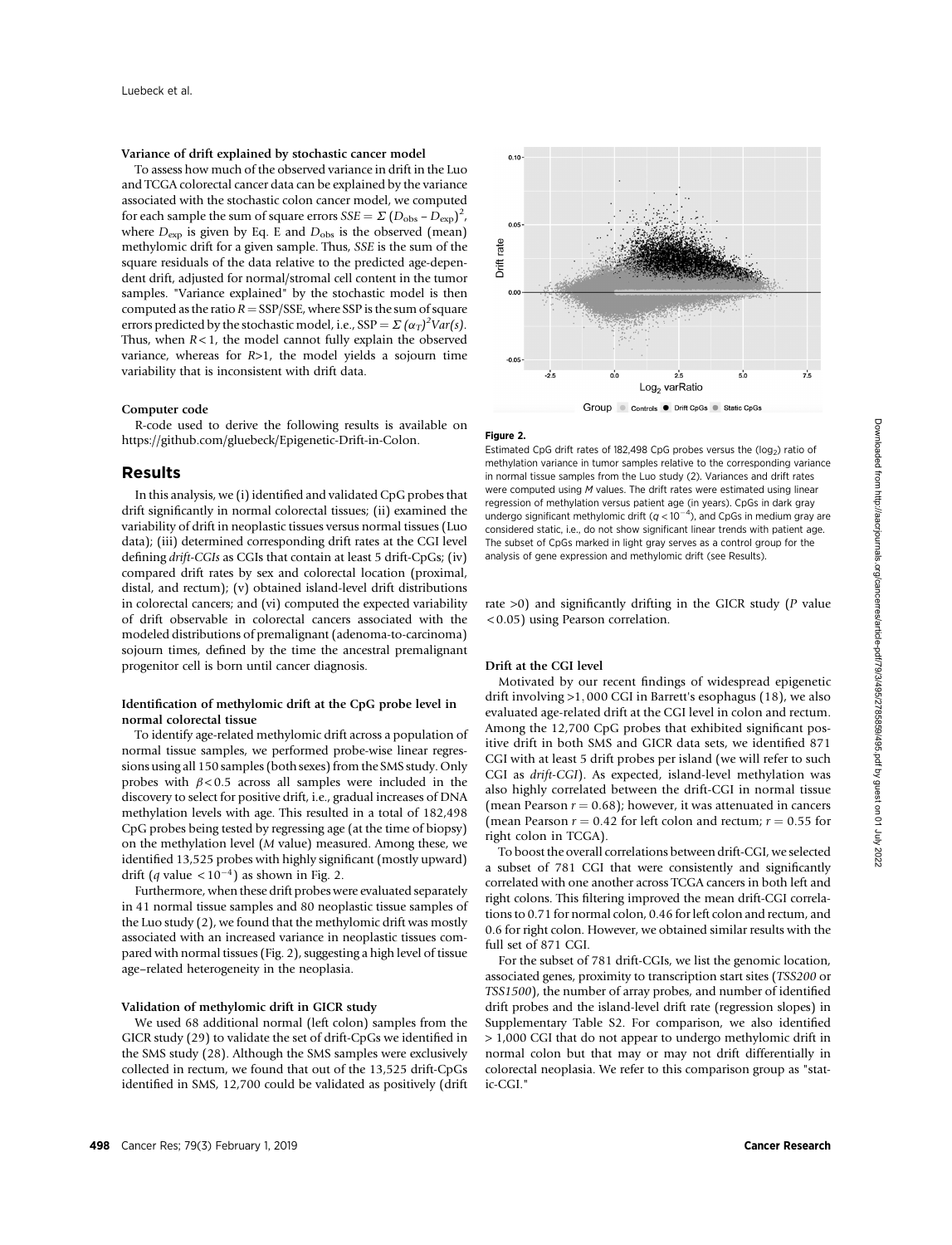

#### Figure 3.

Drift rate distributions in SMS for 781 CGI with a minimum of 5 identified drift-CpGs by sex (solid curves) versus analogous distributions at the probe level comprising 12,700 CpGs (dashed curves).

# Drift at the CpG probe versus CGI level

Although >90% of drift-CpGs identified are located within or near CGI, only 60% of all probes were associated with CGI on the array (i.e., are situated on an island, shore, or shelf), which shows that methylomic drift in normal colorectum (as defined here) occurs predominantly at islands. Furthermore, drift rates appear to be more uniform at the island level compared with estimated drift rates at the single probe level (shown as drift-rate distributions by dashed and solid lines in Fig. 3 at the probe and island levels, respectively).

Next, to adjust for systemic differences in methylomic drift between the sexes, we performed an analysis of covariance (ANCOVA) allowing for differences in drift rates by gender (SMS and GICR left colon data, comparing 127 females and 91 males). Incremental differences in drift rates between males and females were statistically significant for 759 of 781 drift islands tested ( $q$  value  $< 0.05$ ) and are shown by their distinct distributions for males and females in Fig. 3.

# Validating CGI level drift by gender and site

Using ANCOVA regression with sex as a categorical variable and age as the continuous independent variable, we were able to validate island-level drift first identified in the SMS study. The GICR study comprised a total of 68 normal tissue samples from the left colon (31 males and 37 females) and 14 normal tissue samples from the right colon (11 males and 3 females).

All GICR samples were from cancer-free patients at the time of biopsy. Figure 4 shows the estimated drift rates for the two studies by gender. The drift rate distributions for males and females in the left colon are clearly distinct for the two sexes with males showing 40% (SMS) and 65% (GICR) higher mean drift rates compared with females. Due to small sample size, only results for males and females combined are shown in Fig. 4 for methylomic drift in right (proximal) colon (gray symbols).

# Methylomic drift in neoplastic tissues

The expected sojourn times  $E(s)$  of the parental adenoma that led to the clinically detected cancers and measured methylation drift rates (adjusted for tissue composition) are shown for males in Fig. 5A and B, respectively, by age and anatomical site together with their 95% confidence bands. Similarly, Fig. 5C and D show female expected parental adenoma sojourn times and adjusted methylation drift rates, respectively. The parameters used for these predictions are taken from Meza and colleagues (25) who fitted three-stage clonal expansion models to colorectal incidence data in the United States and the UK. Although the model parameters (adjusted for secular trends) were similar for the United States and UK, we chose to use the model parameters obtained for the UK population, which historically had lower colorectal screening utilization than the United States, and therefore better reflect the natural history of colorectal cancer. Note, the computed agespecific sojourn times do not differ significantly between males and females for neoplasia in right (proximal) colon and rectum. For neoplasia in left (distal) colon, we obtained sojourn times that are between those for rectal and proximal colon among males (Fig. 5A) but are more similar to the sojourn times in rectal colon among females (Fig. 5C). However, for all sites and the two sexes, our predictions suggest that adenoma bound for cancer started early in life, most likely before the age of 20. See Fig. 5A and C and Supplementary Fig. S1 in the Supplementary Information.

To see whether our sojourn time estimates are consistent with methylomic drift patterns in neoplasia, we assumed constant drift rates and fitted them by regressing drift-related methylation levels (at the island level) on patient age using the computed age-, sex-, and site-specific premalignant sojourn times (see Material and Methods). The estimated neoplastic drift rates (M value/year), although similar for the 3 anatomical sites, were about 12% to 22% higher in males than females (proximal colon: females/ males, 0.056/0.065; distal colon: 0.054/0.061; rectum: 0.051/ 0.061). This difference is not unexpected since we found much stronger drift rate differences between the sexes in normal colorectum (Fig. 3). Of note, (i) although the corrected drift patterns shown in panels B (males) and D (females) of Fig. 5 still exhibit a



#### Figure 4.

Boxplots of the drift rate distributions for the same CGI as in Fig. 2, but validated in samples from the GICR study for left (distal) and right (proximal) colon samples. For each group, the individual drift rate estimates are shown as data points. Due to small sample sizes for males and females in right colon, drift rates were determined for both sexes combined in right colon.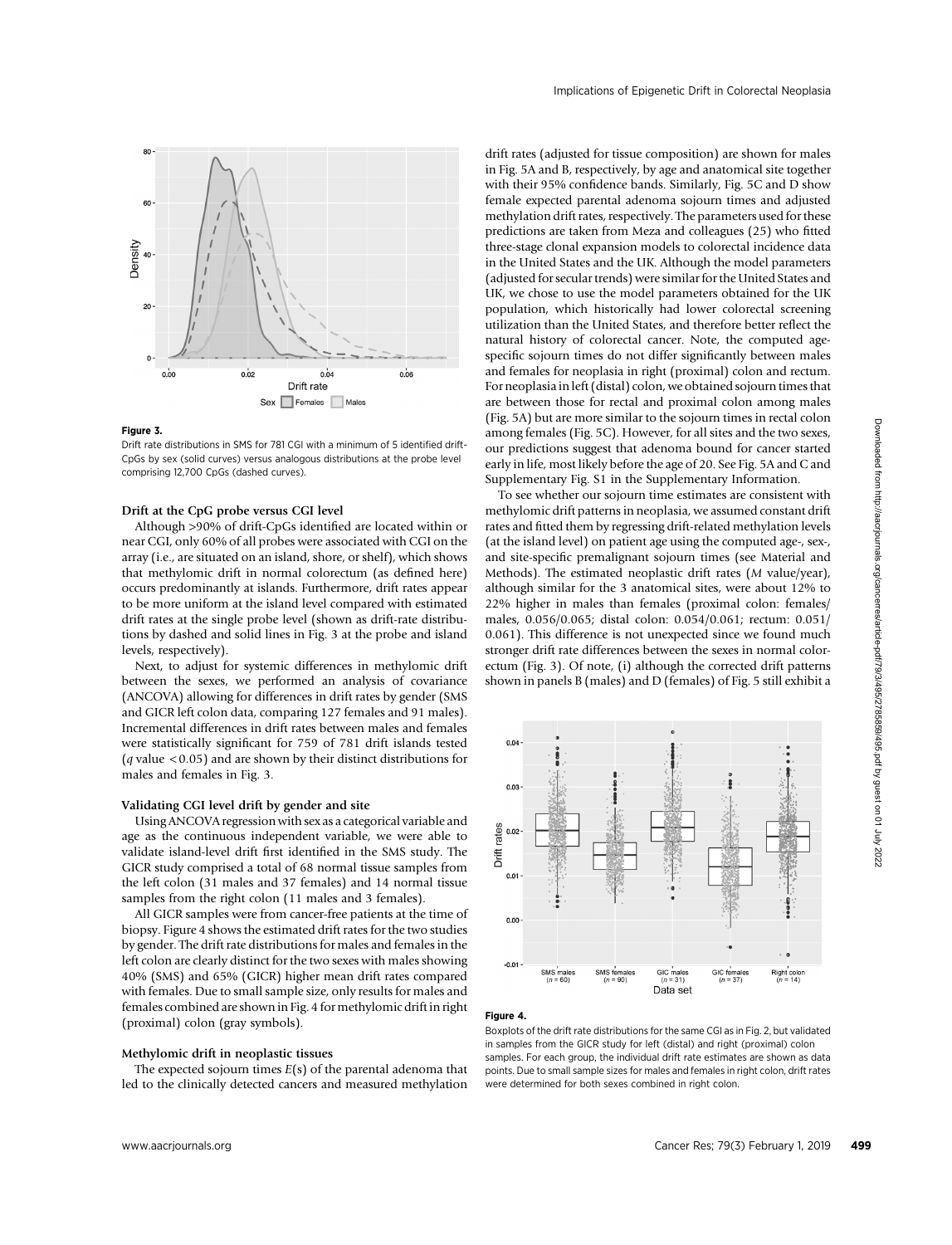

#### Figure 5.

A, Expected (mean) premalignant sojourn times (in years) for males by age of cancer diagnosis and anatomical site with 95% confidence bands, based on the model fits described in Meza and colleagues (25) for UK males. B, Sojourn time– dependent drift curves fitted to normal/stromal cell content corrected TCGA (solid symbols) and Luo (empty symbols) methylomic CGI-level drift in tumors by sex and anatomical site. Regression model described in Materials and Methods. C and D, Same as A and B, respectively, but for females.

high degree of variability compared with the expected variance, especially for proximal (right) colon, we observe that the ordering of the drift patterns and their fits closely follows the predicted ordering of premalignant sojourn times in Fig. 5A and C. (ii) The estimated island-level drift rates that best fit the methylomic patterns shown in Fig. 5B (males) and D (females) are similar for the 3 sites and are approximately 3- to 4-fold higher than the corresponding drift rates for normal colon. (iii) Our estimates of a roughly 3- to 4-fold acceleration of methylomic drift in colorectal neoplasia are consistent with various cell proliferation measurements (discussed below) in normal colorectal epithelium versus adenoma and carcinoma, suggesting that the epigenetic drift (as defined here) is likely correlated with mitotic activity (16, 39–41).

# Methylomic tissue age versus drift-based sojourn time predictions

Several "universal" methylomic clocks have been introduced recently to predict biological tissue age using regularized regression methods (23, 24). In contrast to the drift-based clock used for this study, which scans individual CpG probes for significant correlations with age, these multi tissue-type clocks primarily rely on elastic net regressions to predict chronological age from a selection of CpG probes. To compare sojourn time estimates for the TCGA samples included in this study (using Eq. E) with estimates of methylomic tissue age (mAge) provided by others, we computed mAge for two published clocks by Horvath (Horvath 1: 353 CpGs; Horvath 2: 110 CpGs) and a clock developed by Hannum and colleagues (71 CpGs; refs. 23, 24). All estimates were adjusted for normal cell content assuming that the normal

cell fraction in the tumors contributes a term proportional to patient age. Supplementary Table S3 shows the correlations between our predicted sojourn times and mAge for the 3 models, as well as their mean and P values for difference in mean mAge and mean  $E(s) = 61$  years of the 322 TCGA colorectal samples used for this comparison. We find significant correlations of mAge with our predictions ( $r = 0.45$ , P value <  $2.2 \times 10^{-16}$  for the Hannum and colleagues clock). Moreover, upon a simple recalibration of the unadjusted mAge estimates of normal tissue to closely fit patient age, this clock also predicts excessively long sojourn times. In contrast, although the Horvath 110 CpG clock still provides good correlations with our sojourn time predictions ( $r = 0.32$ , P value =  $6.9 \times 10^{-9}$ ), the 353 CpG clock correlates only poorly ( $r =$ 0.07; *P* value =  $0.2$ ).

# Degree of methylomic drift in cancers shows strong correlation with methylation levels in normal tissue

To compare drift patterns at the CGI level between normal and cancer tissue, we ordered the samples by their mean methylation levels across the drift-CGI in normal colon tissue (Fig. 6). The resulting heat maps (for left colon in Fig. 6, for right colon in Supplementary Fig. S2) show that the base level of methylation in normal colon is predictive of the amount of drift occurring in cancers. CGI that are static (first 300 top rows) in normal colon do not drift discernibly in cancers (although they can be altered). In contrast, CGI that drift in normal colon show accelerated drift in cancers with increasing levels of methylation in normal tissue (Supplementary Fig. S3). The correlation between mean drift in normal tissue and mean drift in the cancer tissues across the 781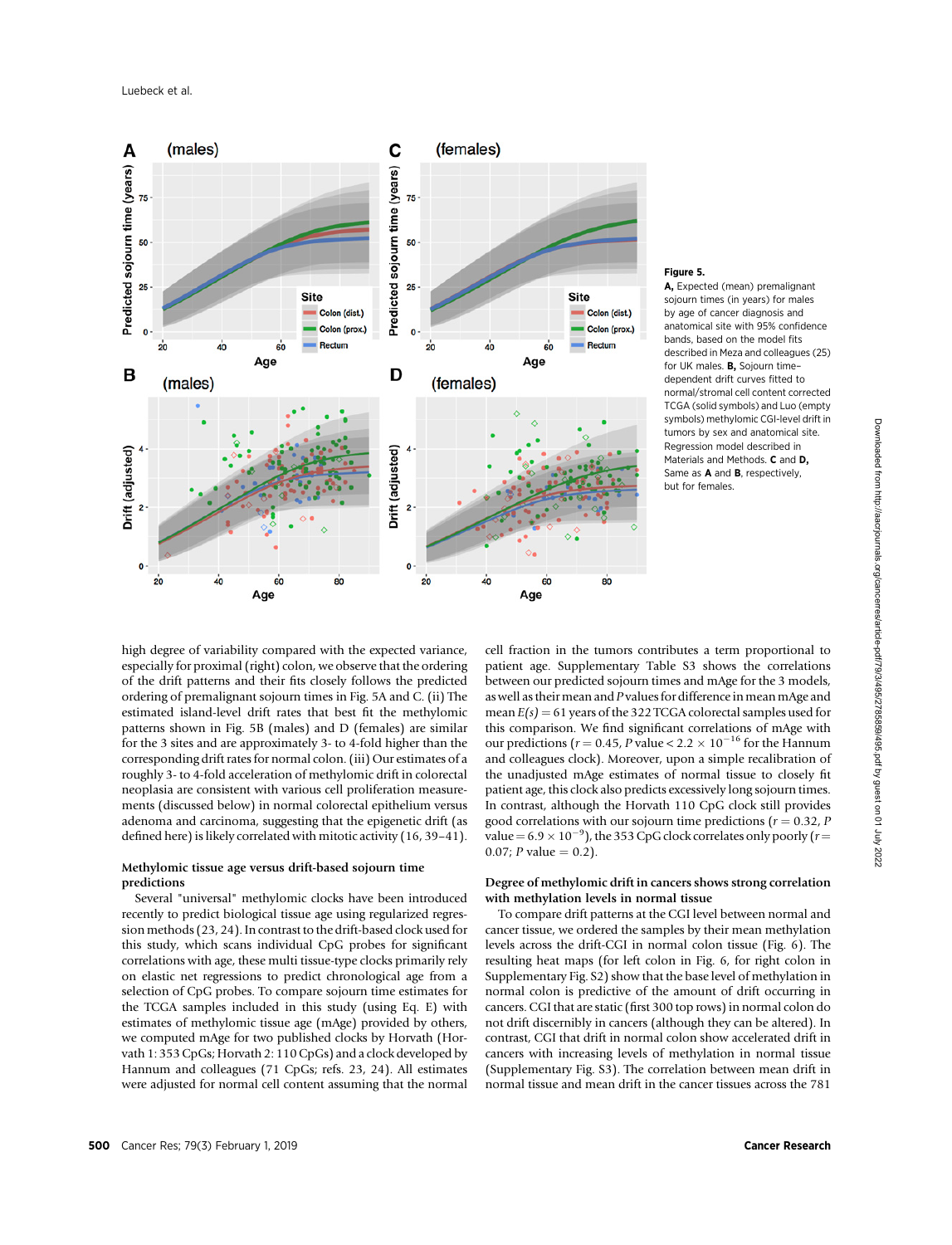

# Figure 6.

Methylation heat map of 300 static CGI (top rows) and 781 drift-related CGI (bottom rows) for 68 normal samples and 141 TCGA colon cancer samples (left colon only). Sample groups (normal, cancers) are shown ordered by their mean island-level methylation.

drift-related islands is 0.81 (P value <2.2 10<sup>-16</sup>). In contrast, static CGI, defined here as islands that comprise at least 5 CpG probes found not to undergo drift in normal colon (drift rates  $\langle 0.002/\text{year}$ , shown as light gray data points in Fig. 2), do not drift in the cancers (Supplementary Fig. S4).

## Methylomic drift and gene expression

We previously found that advanced methylomic drifts on some CGI associated with actively transcribed genes in esophageal adenocarcinoma are significantly associated with reduced gene expression and possibly gene silencing (18). Thus, here we investigated whether methylomic drift in colorectal cancer is similarly associated with widespread transcriptional repression. To this end, we computed the Pearson correlation between methylation and gene expression (RNA-seq) and its statistical significance for all gene–CGI pairs for left colon ( $n = 184$ , including rectum) and right colon cancers ( $n = 138$ ) from TCGA. Out of a total of 668 identified gene–island pairs in right colon, we found 373 (56%) of pairs that show a significant negative Pearson correlation, whereas only 34 (5%) of pairs show a significant positive correlation ( $q$  value < 0.01). In contrast, left colon cancers show fewer pairs being correlated. Out of a total of 663 identified gene–CGI pairs in left colon, we found only 170 (26%) pairs that show a significant negative correlation, whereas 46 (7%) pairs show a significant positive correlation ( $q$  value < 0.01, see Supplementary Table S4).

Although the overall number of correlated gene–CGI pairs in right colon is almost twice the number in left colon, 78% (169/ 216) of the pairs in left colon are also found to be significantly correlated in right colon. Furthermore, we find no significant difference in the fractions of repressed versus overexpressed genes affected by drift in the right versus left colon ( $P$  value = 0.24, Fisher exact test). For comparison, we identified >1,000 islands that appear "static" in normal colon tissue (see Fig. 2) and do not show discernible age-related drift among cancers (Fig. 6; Supplementary Figs. S2 and S3). Surprisingly, 16% (19%) of these static islands in left (right) colon also show strong correlations between methylation and gene expression, suggesting that they, albeit under stronger epigenetic control in normal tissue, can also be altered in neoplasia and may participate in the clonal evolution of a cancer (see Supplementary Table S5). However, compared with gene–CGI pairs that are associated with methylomic drift and exhibit significant methylation-gene expression correlations in the cancers, fold changes (>2-fold up or down) in expression are less common among static pairs (<25%) compared with drift pairs (>62%) in left and right colon.

# Discussion

Methylomic drift appears to be widespread in normal colon and rectum, involving at least 7% of CpG probes tested (q value  $< 10^{-4}$ ). Over 90% of these probes are found on (or near) CGI, whereas only 64% of HM450 probes are located on or near CGI. However, among probes with  $\beta$  < 0.5 in normal colorectum, the fraction of HM450 probes on or near islands is about 88%, similar to the fraction of drift-CpGs we identified. In contrast, a study by Irizarry and colleagues (42) of the human colon cancer methylome showed that aberrant methylation predominantly occurred at conserved tissue-specific CGI shores, with hypermethylation typically enriched closer to the associated CGI and hypomethylation enriched further from the associated CGI. Although this finding appears in conflict with our findings of drift occurring mainly on (or near) CGI, we point out that our definition of CGI includes the shore regions that extend 2 kb from the island boundaries. Thus, the island-level drift (including shore regions) in neoplastic tissue observed in our study is not inconsistent with the tissue-specific methylation changes in cancers observed by Irizarry and colleagues (42) and may well play an important role in the phenotypic evolution of cancer.

Several important conclusions can be drawn from our findings:

- (i) Methylomic drift in normal colon continues unabated at an increased rate in neoplastic tissue (about 3–4-fold faster compared with normal colon), with drift-associated methylation in proximal colon showing the highest gains across the older aged (age > 60) cancer population, followed by distal colon and with rectum showing the lowest gains. However, the estimated drift rates for neoplasia in these sites are similar, which suggests that, on average, neoplastic lesions in the proximal colon sojourn longer than lesions in the distal colon and rectum. This conclusion is consistent with the findings from independent mathematical modeling of age-specific incidence curves of colorectal cancer in the United States and UK (25) that suggested significantly slower growth rates of proximal adenoma compared with distal and rectal adenoma.
- (ii) Several studies have carefully measured cell proliferation in both normal and neoplastic (adenoma) colon mucosae. The study by Kikuchi and colleagues (43) evaluated the Ki-67 (MIB-1) cell proliferation marker in normal colon, adenoma of various histology, and carcinoma. Although Ki-67 labeling is strongly dependent on cell position within crypts, Ki-67 labeling in normal colon was  $14\% \pm 5\%$ , whereas in adenoma, Ki-67 was  $26.5\% \pm 9\%$ for low-grade adenoma and  $35\% \pm 6\%$  for high-grade adenoma in the Kikuchi and colleagues study, suggesting a 2- to 3-fold increase in cell proliferation between normal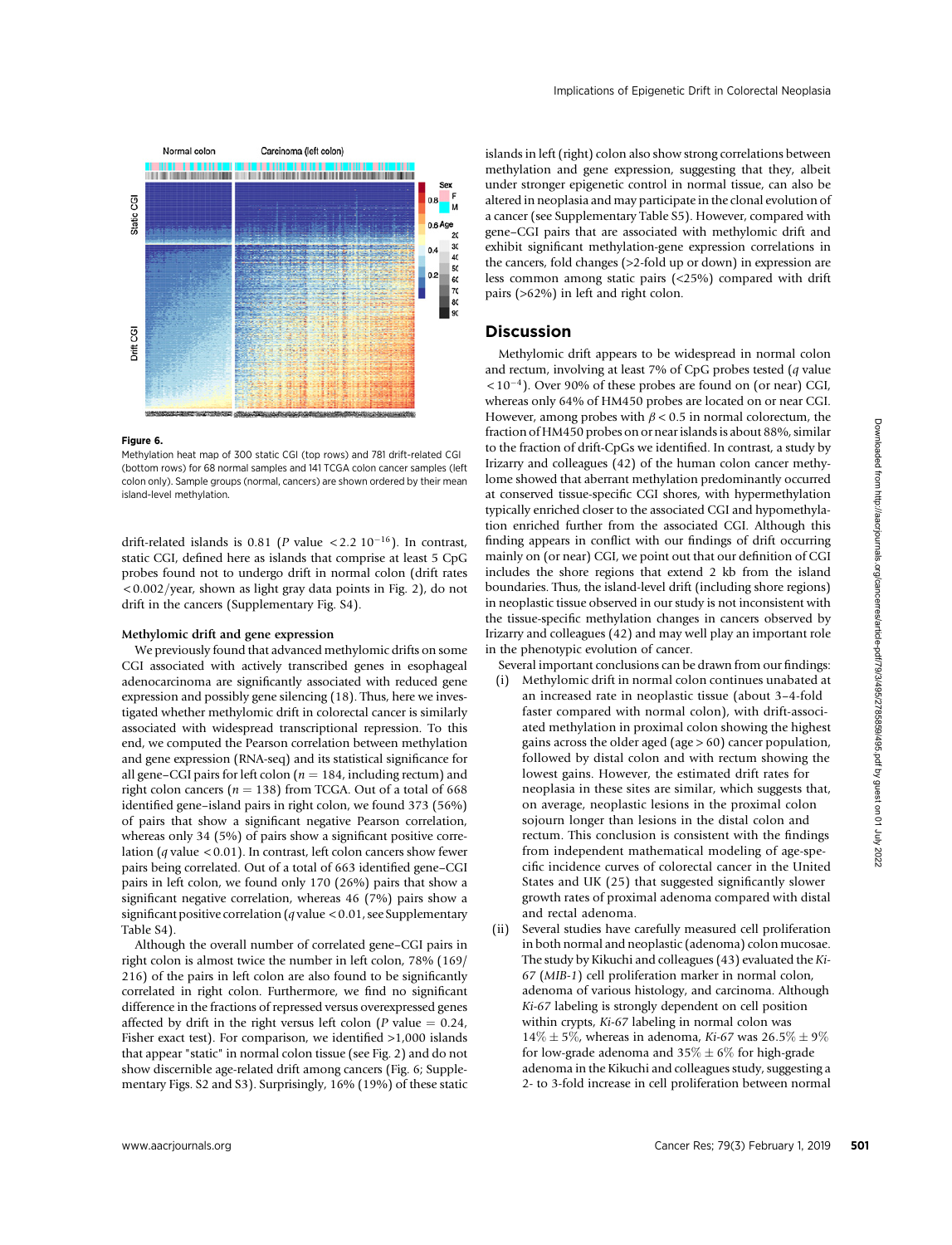and neoplastic colon tissue. In carcinoma, Ki-67 labeling is about 3-fold higher than normal tissue (53%  $\pm$  5%). Similarly, the study by Baker and colleagues (7) found 3-fold increase in the number of  $Ki-67<sup>+</sup>$  cells at the crypt base in adenomatous colon tissue that lost APC, compared with wild-type normal colon.

- (iii) The computed age-dependent sojourn time distributions for proximal colon, distal colon, and rectum indicate that the first premalignant cell that generates a cancer-forming adenoma typically arises early in life and may take decades before developing into cancer. This conjecture is supported by our analysis of methylomic drift in colorectal neoplasia relative to normal colon tissue, which shows that drift rates in neoplastic colon are increased similarly to independently measured rates of cell proliferation in adenoma and carcinoma compared with those in normal colon (43). Furthermore, an independent application of 3 universal (multi tissue-type) clocks yields similarly long time scales ( $\sim$ 60 years) for the TCGA samples analyzed in this study (Supplementary Table S3) with 2 of the 3 clocks showing significant correlations with the computed drift-based sojourn times.
- (iv) Although methylomic drift appears highly variable in the tumors (even after correction for normal/stromal cell content), 55% to 89% of the total (island-level) variance in DNA methylation observed in the tumor samples can be attributed to the stochasticity of the tumor growth process and random events that lead to a cancer and its detection. Note, this range of variability explained by the model does not account for any variability present in normal tissue prior to adenoma initiation. However, a variance analysis of methylation levels of static CGIs in normal tissues compared with variances of drift-CGI in normal and cancer tissues indicates that the normal sample population has a constant (nondrift) variance of about 0.018, which increases >3-fold for drift-CGI to 0.07, whereas in cancers, this variance increases to about 0.36. Thus, assuming static methylomic variability across samples approximates the variability at adenoma initiation, only approximately 5% (0.018/0.36) of the observed drift variance across cancers may be attributed to pre-existing methylomic variability in normal tissue.
- (v) Consistent with findings of a recent analysis of methylomic drift in Barrett's esophagus and in esophageal adenocarcinoma (18), we found that advanced methylomic drift at the island level is frequently (>50% in right colon and >25% in left colon) associated with significant reductions in gene expression. We identified only a small number of drift-related CGI–gene pairs for which drift correlated positively with gene expression (e.g., SIM2, TBX5; see Supplementary Table S4). Although our analysis does not demonstrate causality, the fact that epigenetic drift of CGI in normal colon is more prominently associated with transcriptional changes in colorectal neoplasia than static CGI that undergo little or no drift in normal colorectum suggests a potential role of methylomic drift in the clonal evolution to cancer.

Our study has several limitations related to the nature of the available data, their clinical annotation, and the methylation array platform used. In particular, the HM450 platform only

covers a small fraction  $(\sim 1.6\%)$  of CpGs in the human genome and has an uneven distribution of CpGs at the island level. Thus, our selection of drift-CpGs is biased toward islands with a larger number of array probes, likely resulting in an underestimation of genome-wide methylomic drift. Furthermore, we lack gene expression data for our normal tissue samples (GICR, SMS, and Luo study) preventing a comparative study of driftrelated phenotypic changes in normal versus neoplastic tissue. Although we are able to explain up to 77% to 89% of the observed methylomic variance of drift-CGI in distal colon and rectum, we only explain a much smaller fraction (55%) of this variance in proximal colon. It is conceivable that other unaccounted factors contribute differentially to the observed variance including environmental exposures, diet, microbiome, immune status, cancer (epi)genetics, and measurement errors. Unfortunately, most of these covariates are unavailable in our data and TCGA and have not been included in the modeling of the adenoma sojourn times. In spite of the limitations of the modeling and lack of further data that more fully explain the observed interindividual heterogeneity in methylomic drift in these samples, our results support the hypothesis that adenomas that lead to cancer arise early in life, even for colorectal cancers that occur at advanced ages. Thus, starting chemoprevention and lifestyle interventions early in life (rather than later in life) may be more effective in reducing the cancer burden given our findings that cancer precursors likely sojourn for decades before turning into cancer.

In summary, our analysis shows that age-related methylomic drift is a genome-wide phenomenon that occurs in normal colon and continues at an accelerated pace in colorectal neoplasia. Furthermore, we show that differences in age-related drift between normal and neoplastic tissues are broadly consistent with predicted long duration but individually variable total adenoma-tocarcinoma sojourn times that capture approximately 55% to 89% of the variance of drift-CGI heterogeneity in colorectal cancers. Other factors, including those related to genetics, obesity, diet, lifestyle, and environmental factors and use of chemopreventative agents such as use of NSAIDS may account for much of the remaining heterogeneity. Importantly, the estimated long duration of premalignant sojourn times suggests that colorectal cancer incidence may be reduced through early (and ideally lifelong) dietary and lifestyle interventions.

# Disclosure of Potential Conflicts of Interest

W.M. Grady is a consultant/advisory board member for Freenome and SEngine. No potential conflicts of interest were disclosed by the other authors.

#### Disclaimer

The views expressed in this article are those of the authors and do not necessarily represent the views of the Department of Veterans Affairs.

## Authors' Contributions

Conception and design: G.E. Luebeck, W.D. Hazelton, C.I. Li, W.M. Grady Development of methodology: G.E. Luebeck, W.D. Hazelton, K. Curtius, C.I. Li Acquisition of data (provided animals, acquired and managed patients, provided facilities, etc.): K.T. Carter, W. Burke, P.D. Lampe, C.I. Li, C.M. Ulrich, P.A. Newcomb, A.M. Kaz, Y. Luo, J.M. Inadomi, W.M. Grady

Analysis and interpretation of data (e.g., statistical analysis, biostatistics, computational analysis): G.E. Luebeck, W.D. Hazelton, K. Curtius, S.K. Maden, M. Yu, C.I. Li, C.M. Ulrich, M. Westerhoff, Y. Luo, J.M. Inadomi, W.M. Grady Writing, review, and/or revision of the manuscript: G.E. Luebeck, W.D. Hazelton, K. Curtius, S.K. Maden, M. Yu, C.I. Li, C.M. Ulrich, P.A. Newcomb, J.M. Inadomi, W.M. Grady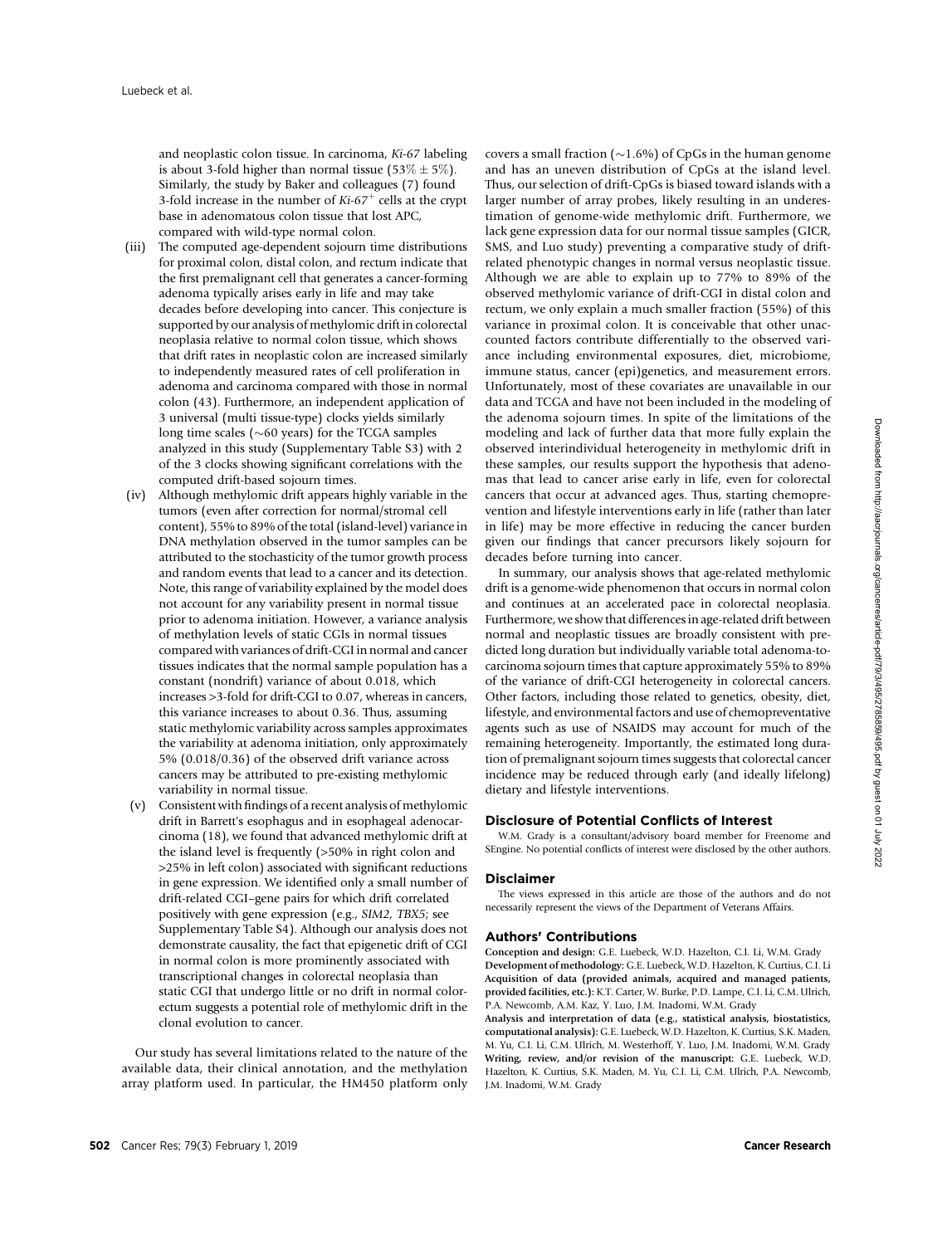Administrative, technical, or material support (i.e., reporting or organizing data, constructing databases): K.T. Carter, W. Burke, C.I. Li, P.A. Newcomb, A.M. Kaz

Study supervision: G.E. Luebeck, C.I. Li, W.M. Grady

#### Acknowledgments

We gratefully acknowledge the Luo, Seattle ColoCare, and SMS study teams, the GICR biorepository team, and the study participants.

This research was supported by the following grants: NIH grants U01CA182940 (G.E. Luebeck, W.D. Hazelton, W.M. Grady, S.K. Madden, and K. Curtius) and U01CA199336 (G.E. Luebeck and W.D. Hazelton); Barts Charity grant 472-2300, London (K. Curtius); UK Medical Research Council Rutherford fellowship (K. Curtius); NIH grants (P30CA15704, U01CA152756, R01CA194663, R01CA220004, U54CA143862, and P01CA077852); R.A.C.E. Charities, Cottrell Family Fund, R03CA165153; Listwin Family Foundation, Seattle Translational Tumor Research program, Fred Hutchinson Cancer Research Center (S.K. Madden, M. Yu, K.T. Carter,

# References

- 1. Vogelstein B, Fearon ER, Hamilton SR, Kern SE, Preisinger AC, Leppert M, et al. Genetic alterations during colorectal-tumor development. N Engl J Med 1988;319:525–32.
- 2. Luo Y, Wong CJ, Kaz AM, Dzieciatkowski S, Carter KT, Morris SM, et al. Differences in DNA methylation signatures reveal multiple pathways of progression from adenoma to colorectal cancer. Gastroenterology 2014; 147:418–29e8.
- 3. Borras E, San Lucas FA, Chang K, Zhou R, Masand G, Fowler J, et al. Genomic landscape of colorectal mucosa and adenomas. Cancer Prev Res (Phila) 2016;9:417–27.
- 4. Bettington M, Walker N, Clouston A, Brown I, Leggett B, Whitehall V. The serrated pathway to colorectal carcinoma: current concepts and challenges. Histopathology 2013;62:367–86.
- 5. Shibata D. Inferring human stem cell behaviour from epigenetic drift. J Pathol 2009;217:199–205.
- 6. Yang D, Zhang M, Gold B. Origin of somatic mutations in beta-catenin versus adenomatous polyposis coli in colon cancer: random mutagenesis in animal models versus nonrandom mutagenesis in humans. Chem Res Toxicol 2017;30:1369–75.
- 7. Baker AM, Cereser B, Melton S, Fletcher AG, Rodriguez-Justo M, Tadrous PJ, et al. Quantification of crypt and stem cell evolution in the normal and neoplastic human colon. Cell Rep 2014;8:940–7.
- 8. Tomasetti C, Marchionni L, Nowak MA, Parmigiani G, Vogelstein B. Only three driver gene mutations are required for the development of lung and colorectal cancers. Proc Natl Acad Sci U S A 2015;112:118–23.
- 9. Cancer Genome Atlas N. Comprehensive molecular characterization of human colon and rectal cancer. Nature 2012;487:330–7.
- 10. Comstock SS, Hortos K, Kovan B, McCaskey S, Pathak DR, Fenton JI. Adipokines and obesity are associated with colorectal polyps in adult males: a cross-sectional study. PLoS One 2014;9:e85939.
- 11. Bastide N, Morois S, Cadeau C, Kangas S, Serafini M, Gusto G, et al. Heme iron intake, dietary antioxidant capacity, and risk of colorectal adenomas in a large cohort study of French women. Cancer Epidemiol Biomarkers Prev 2016;25:640–7.
- 12. Mira-Pascual L, Cabrera-Rubio R, Ocon S, Costales P, Parra A, Suarez A, et al. Microbial mucosal colonic shifts associated with the development of colorectal cancer reveal the presence of different bacterial and archaeal biomarkers. J Gastroenterol 2015;50:167–79.
- 13. Luebeck EG, Curtius K, Jeon J, Hazelton WD. Impact of tumor progression on cancer incidence curves. Cancer Res 2013;73:1086–96.
- 14. Issa JPJ, Ottaviano YL, Celano P, Hamilton SR, Davidson NE, Baylin SB. Methylation of the estrogen-receptor Cpg island links aging and neoplasia in human colon. Nat Genet 1994;7:536–40.
- 15. Galamb O, Kalmar A, Bartak BK, Patai AV, Leiszter K, Peterfia B, et al. Aging related methylation influences the gene expression of key control genes in colorectal cancer and adenoma. World J Gastroenterol 2016; 22:10325–40.
- 16. Issa JP. Aging and epigenetic drift: a vicious cycle. J Clin Invest 2014; 124:24–9.

and W.M. Grady), R01CA189184 (C.I. Lee, C.M. Ulrich, S.K. Madden, M. Yu, K.T. Carter, and W.M. Grady), R01CA112516, R01CA114467, R01CA120523 (C.M. Ulrich, S.K. Madden, M. Yu, K.T. Carter, and W.M. Grady); Huntsman Cancer Foundation, U01 CA206110, R01CA189184 R01CA 207371, and P30CACA042014 (C.M. Ulrich) and U24CA074794 (P.A. Newcomb, S.K. Madden, M. Yu, K.T. Carter, and W.M. Grady). This material is the result of work supported in part by resources from the VA Puget Sound Health Care System and the ColoCare Study.

The costs of publication of this article were defrayed in part by the payment of page charges. This article must therefore be hereby marked advertisement in accordance with 18 U.S.C. Section 1734 solely to indicate this fact.

Received June 1, 2018; revised August 15, 2018; accepted September 25, 2018; published first October 5, 2018.

- 17. Curtius K, Wong CJ, Hazelton WD, Kaz AM, Chak A, Willis JE, et al. A molecular clock infers heterogeneous tissue age among patients with Barrett's Esophagus. PLoS Comput Biol 2016;12:e1004919.
- 18. Luebeck EG, Curtius K, Hazelton WD, Maden S, Yu M, Thota PN, et al. Identification of a key role of widespread epigenetic drift in Barrett's esophagus and esophageal adenocarcinoma. Clin Epigenetics 2017; 9:113.
- 19. Chettouh H, Mowforth O, Galeano-Dalmau N, Bezawada N, Ross-Innes C, Ma/cRae S, et al. Methylation panel is a diagnostic biomarker for Barrett's oesophagus in endoscopic biopsies and non-endoscopic cytology specimens. Gut 2018;67:1942–9.
- 20. Cancer Genome Atlas Research N, Analysis Working Group: Asan U, Agency BCC, Brigham and Women's Hospital, Broad Institute, Brown University, et al. Integrated genomic characterization of oesophageal carcinoma. Nature 2017;541:169–75.
- 21. Toyota M, Issa JP. CpG island methylator phenotypes in aging and cancer. Semin Cancer Biol 1999;9:349–57.
- 22. Issa JP, Ahuja N, Toyota M, Bronner MP, Brentnall TA. Accelerated age-related CpG island methylation in ulcerative colitis. Cancer Res 2001;61:3573–7.
- 23. Hannum G, Guinney J, Zhao L, Zhang L, Hughes G, Sadda S, et al. Genomewide methylation profiles reveal quantitative views of human aging rates. Mol Cell 2013;49:359–67.
- 24. Horvath S. DNA methylation age of human tissues and cell types. Genome Biol 2013;14.
- 25. Meza R, Jeon J, Renehan AG, Luebeck EG. Colorectal cancer incidence trends in the United States and United Kingdom: evidence of right- to leftsided biological gradients with implications for screening. Cancer Res 2010;70:5419–29.
- 26. Rutter CM, Knudsen AB, Marsh TL, Doria-Rose VP, Johnson E, Pabiniak C, et al. Validation of models used to inform colorectal cancer screening guidelines: accuracy and implications. Med Decis Making 2016;36: 604–14.
- 27. Liesenfeld DB, Grapov D, Fahrmann JF, Salou M, Scherer D, Toth R, et al. Metabolomics and transcriptomics identify pathway differences between visceral and subcutaneous adipose tissue in colorectal cancer patients: the ColoCare study. Am J Clin Nutr 2015;102:433–43.
- 28. Adams SV, Newcomb PA, Burnett-Hartman AN, Wurscher MA, Mandelson M, Upton MP, et al. Rare circulating MicroRNAs as biomarkers of colorectal neoplasia. PLoS One 2014;9.
- 29. Barault L, Amatu A, Siravegna G, Ponzetti A, Moran S, Cassingena A, et al. Discovery of methylated circulating DNA biomarkers for comprehensive non-invasive monitoring of treatment response in metastatic colorectal cancer. Gut 2018;67:1995–2005.
- 30. Gene Expression Omnibus (GEO) GSE48684. Global DNA methylation alterations reveal multiple pathways in the initiation and progression of colorectal cancer [Internet]. National Center for Biotechnology Information (NCBI). U.S. National Library of Medicine 8600 Rockville Pike, Bethesda MD, 20894 USA; 2014 [cited 2018 Mar 26]. Available from: [https://www.ncbi.nlm.nih.gov/geo/query/acc.cgi?acc](https://www.ncbi.nlm.nih.gov/geo/query/acc.cgi?acc=GSE48684)=[GSE48684.](https://www.ncbi.nlm.nih.gov/geo/query/acc.cgi?acc=GSE48684)